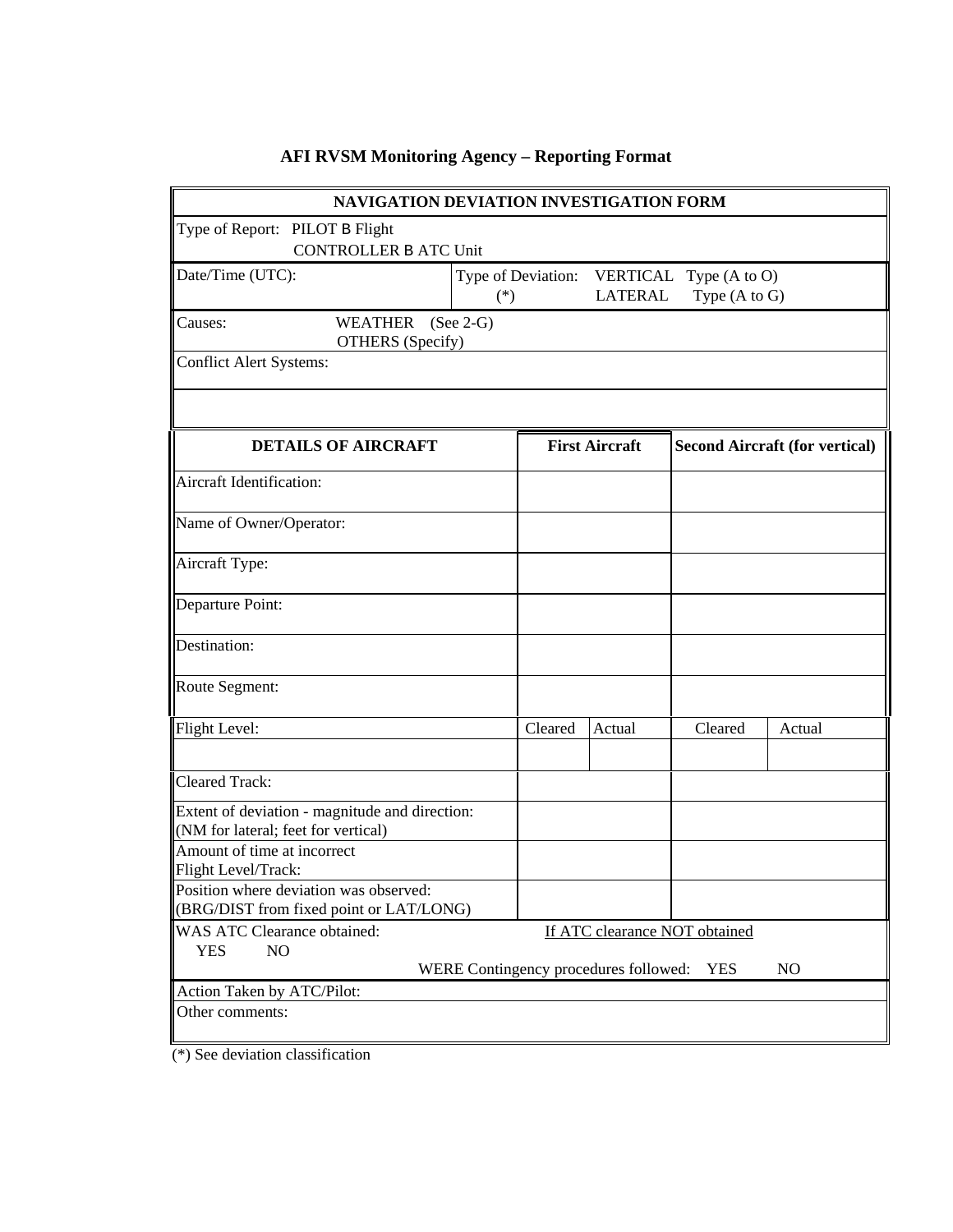#### **NAVIGATION DEVIATION INVESTIGATION FORM**

- The ATCO/Pilot should fill as many items as possible.
- Complementary data can be attached.
- The notification of any deviation (vertical or lateral) has to be classified, when possible, according to the following types:
	- 1.- For Large Height Deviations (vertical deviation)

A B Contingency action due to engine fault B - Contingency action due to pressurisation failure C - Contingency action due to OTHER CAUSE D B Failure to climb/descend as cleared E B Climb/descend without ATC clearance F B Entry airspace at an incorrect level G B ATC FL re-clearance resulting in loss of lateral or longitudinal separation. H B Deviation due to TCAS I B Aircraft unable to maintain level O - Other

- 2.- For lateral deviations
	- A B Committed by aircraft not certified for operation in the RNP airspace
	- B B ATC system loop error
	- C1 Equipment control error including inadvertent waypoint error
	- C2 B Waypoint insertion error due to the correct entry of incorrect position
	- D B Other with failure notified to ATC in time for action
	- E Other with failure notified to ATC too late for action
	- F Other with failure notified/received by ATC
	- G B Lateral deviations due to weather when unable to obtain prior ATC clearance

Note that there are data that have to be notified by the pilot.

#### Remarks:

- 1. As contingency procedures have to be followed, if a NO is included in AWERE the contingency Procedures followed@, an explanation (WHY) have to be included in AOther comments@
- 2. The EUR/SAM corridor includes the FIR/UIRs: Recife (Atlantico), Dakar Oceanic, Sal Oceanic and Canarias (South and West).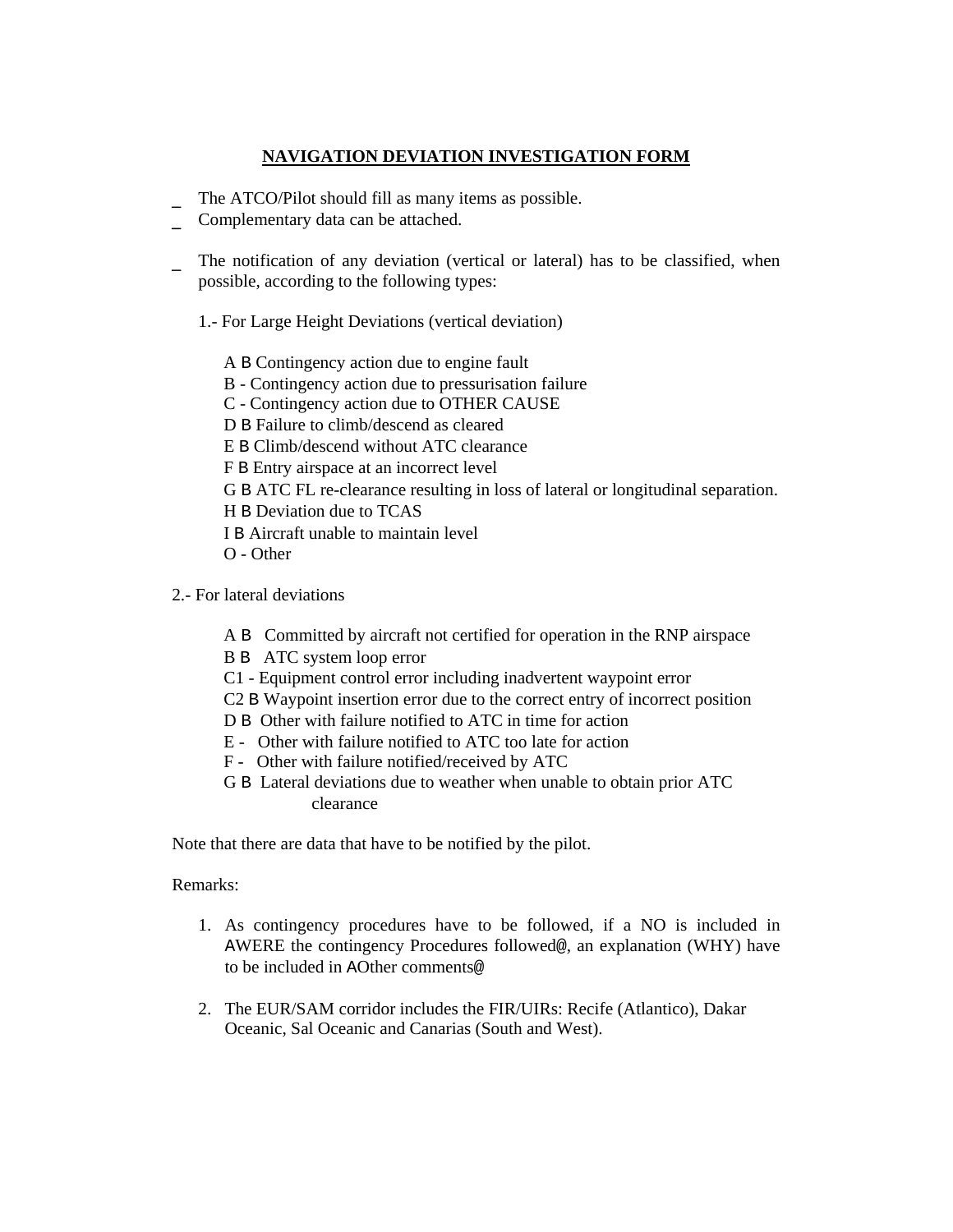|                        | SATMA DEVIATIONS MONITORING REPORT                                                  |  |
|------------------------|-------------------------------------------------------------------------------------|--|
| <b>AREA CONCERNED:</b> |                                                                                     |  |
|                        | ALTITUDE: From FL 290 up TO FL 410 both included                                    |  |
| <b>ACC/AO:</b>         |                                                                                     |  |
| <b>MONTH:</b>          | <b>YEAR:</b>                                                                        |  |
|                        | (Number) Deviation Report Form attached (including TCAS<br><b>RA</b> and Airproxes) |  |
|                        | $\Box$ NO Deviations reported (mark with an X)                                      |  |
|                        |                                                                                     |  |
| The ACC/AO Responsible |                                                                                     |  |
| Name:                  |                                                                                     |  |
| <b>Phone/E-mail:</b>   |                                                                                     |  |
|                        |                                                                                     |  |
| Send to                |                                                                                     |  |
|                        | SATMA - E-mail: satma@aena.es<br>Fax:+34 928 57 7052                                |  |

*ACC=s: To report monthly until further notice* 

*AO=s: To report monthly from \_\_\_\_\_ to \_\_\_\_\_\_*